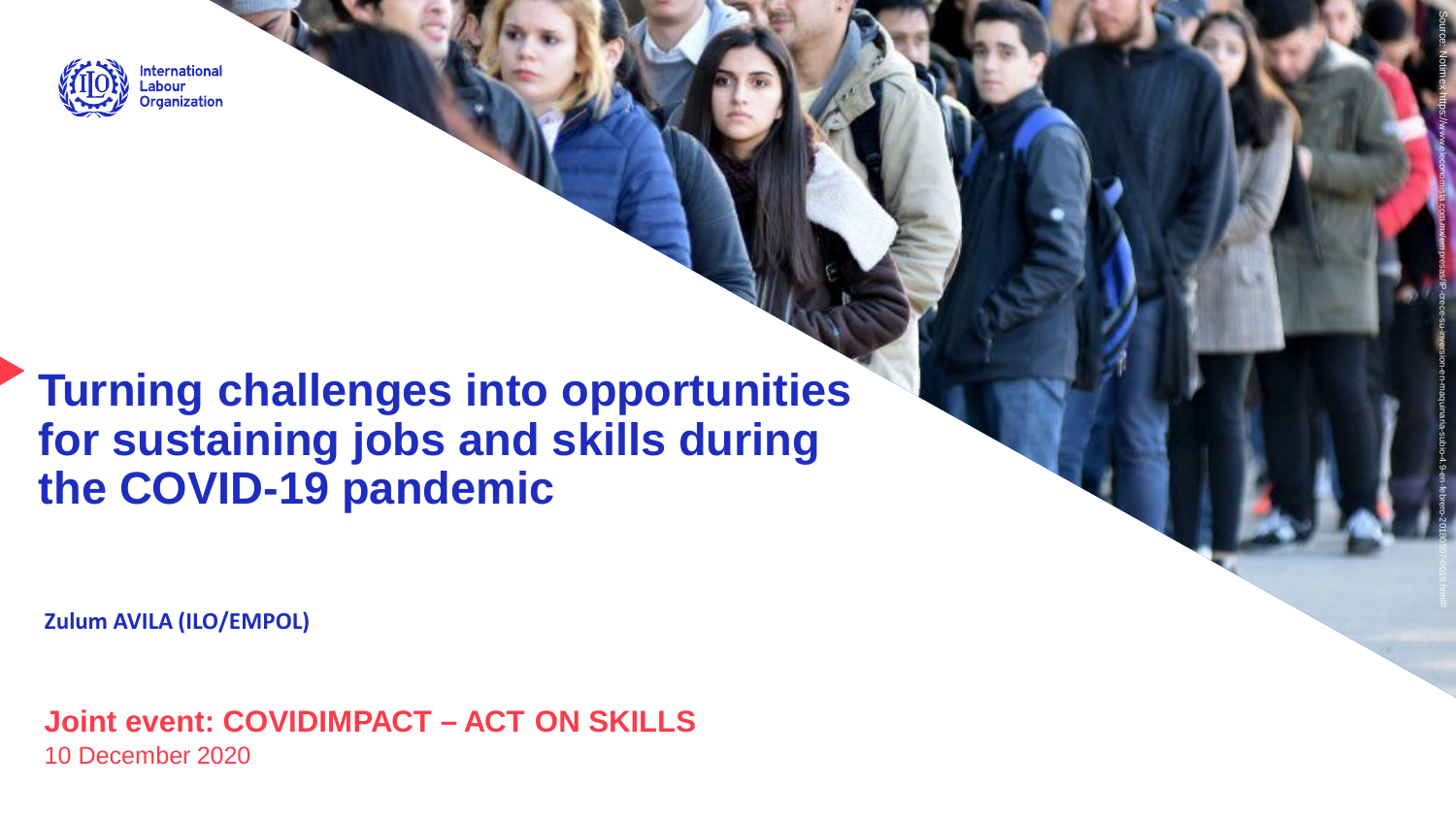

# **Impact of COVID-19 on SEP labour markets**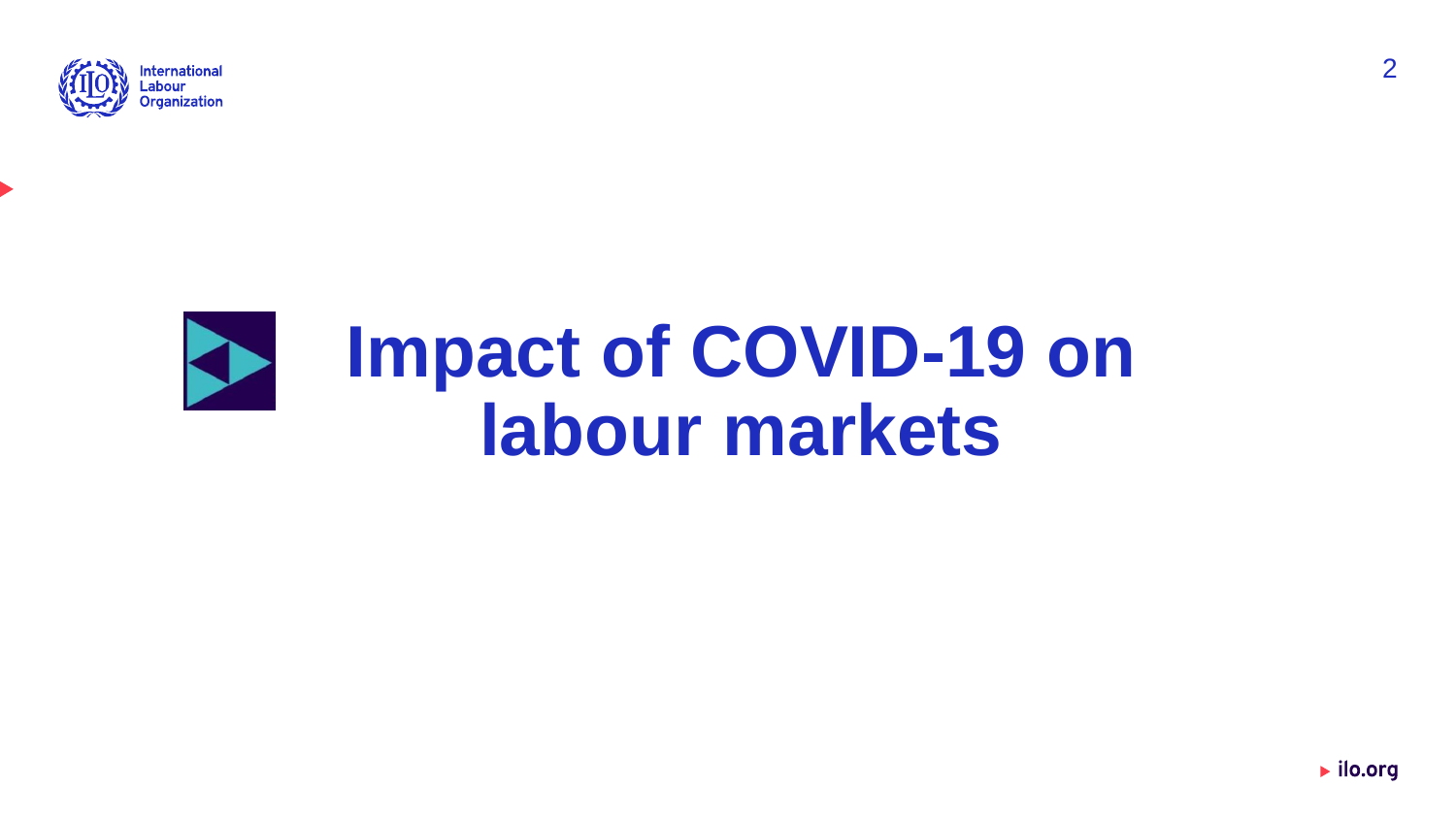

## **COVID-19 new lockdown-like conditions…**

**Share of workers living in countries with required closures for all but essential workplaces covering either the entire economy or targeted areas, by country income group, 1 January–26 August 2020 (percentage)**



Note: Within each country income group, the share of workers living in countries with required closures for all but essential workplaces includes workers both in countries that enforce such measures for the entire economy and in countries that enforce them only in the most infected areas (i.e. measure types 5 and 4 in figure 1).

Source: ILOSTAT database, ILO modelled estimates, November 2019; Oxford COVID-19 Government Response Tracker.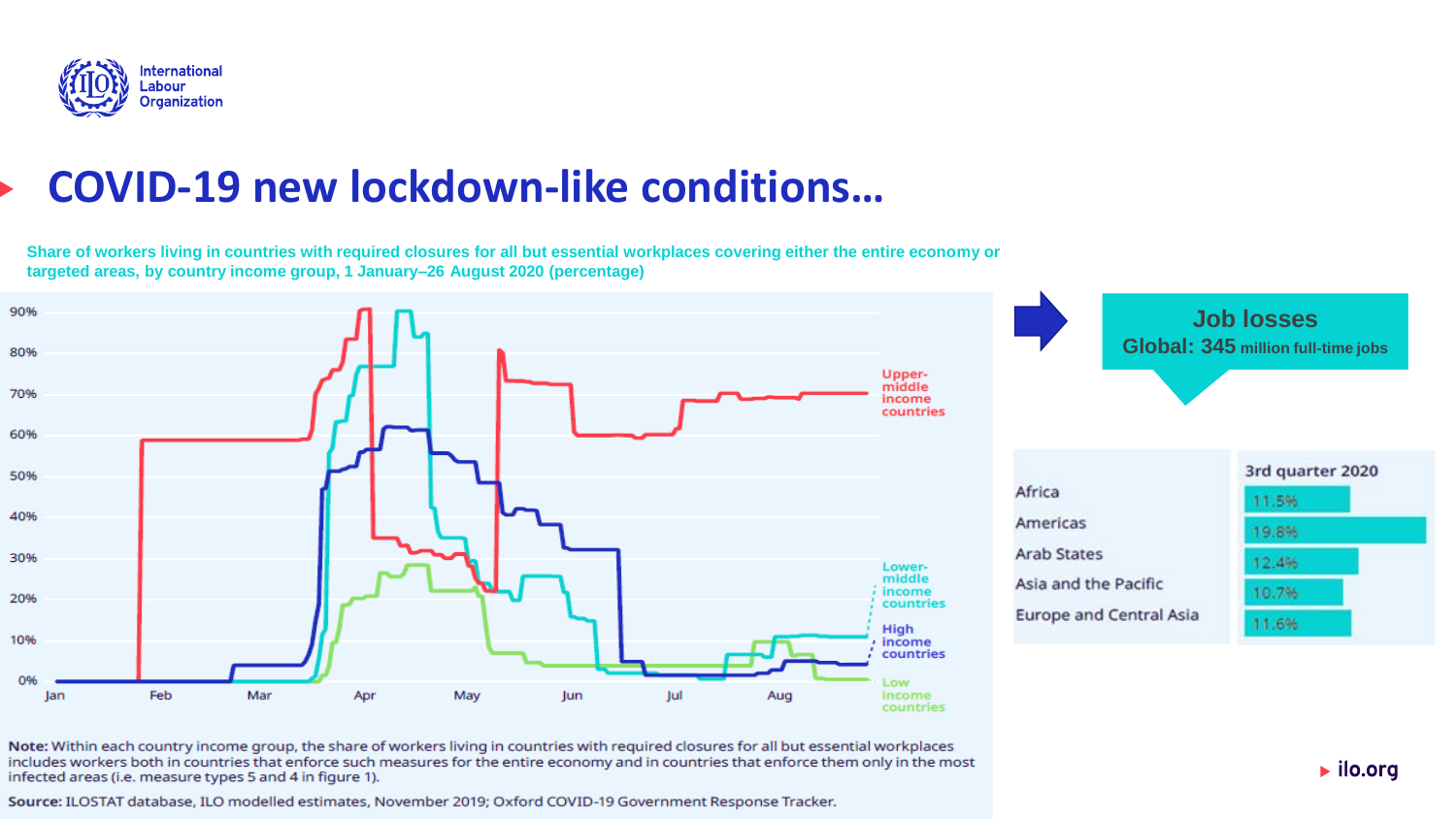

### **Greater increase in inactivity than in unemployment…**

**Share of increases in unemployment and inactivity in the aggregate decline in employment between Q2/2019 and Q2/2020 (percentage)**



#### **Greatest impact on some groups of the population**



 $\blacktriangleright$  ilo.org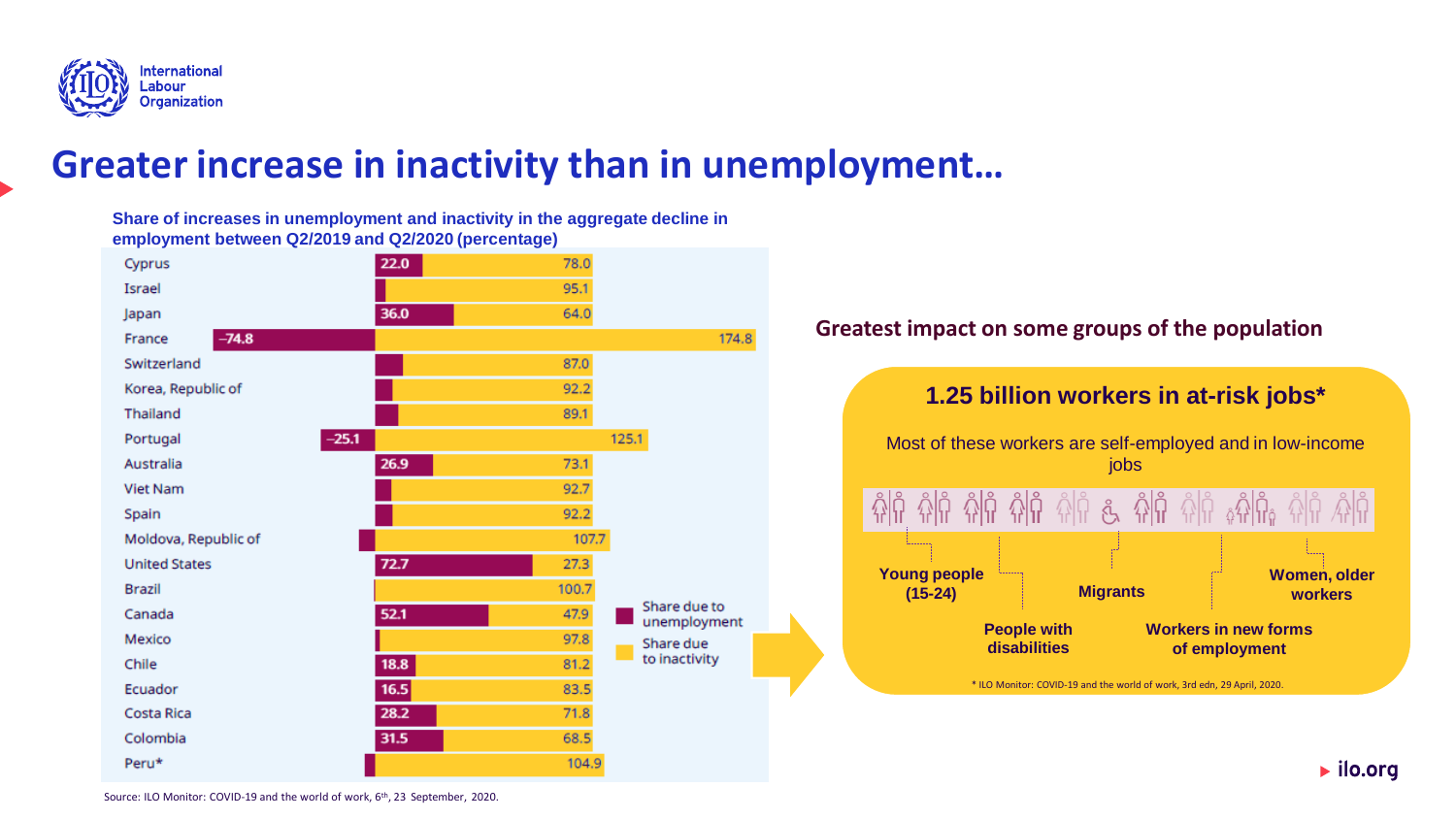



# **Responses by public employment services** What has changed?

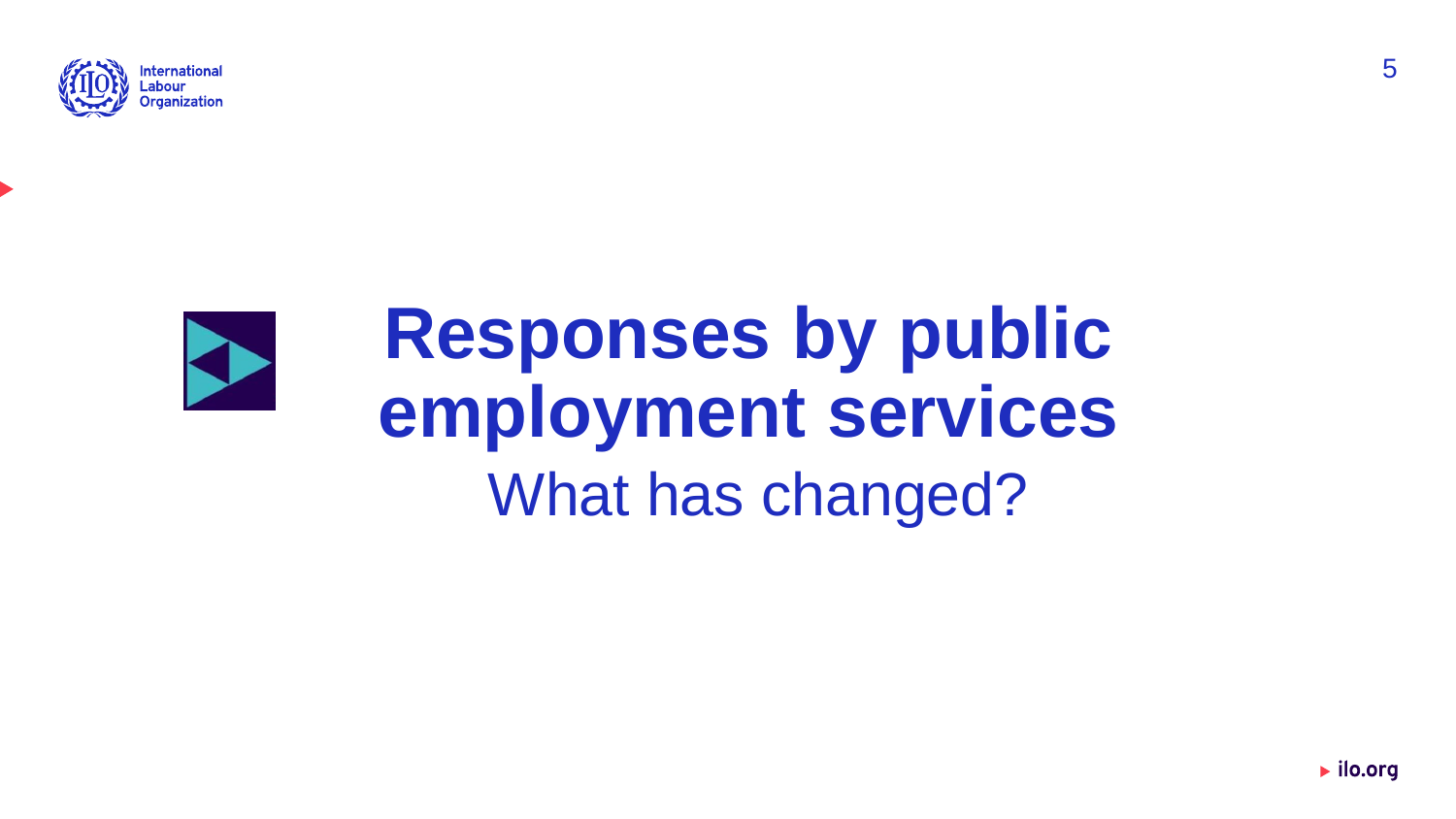

### **COVID-19: Labour market policy toolbox**

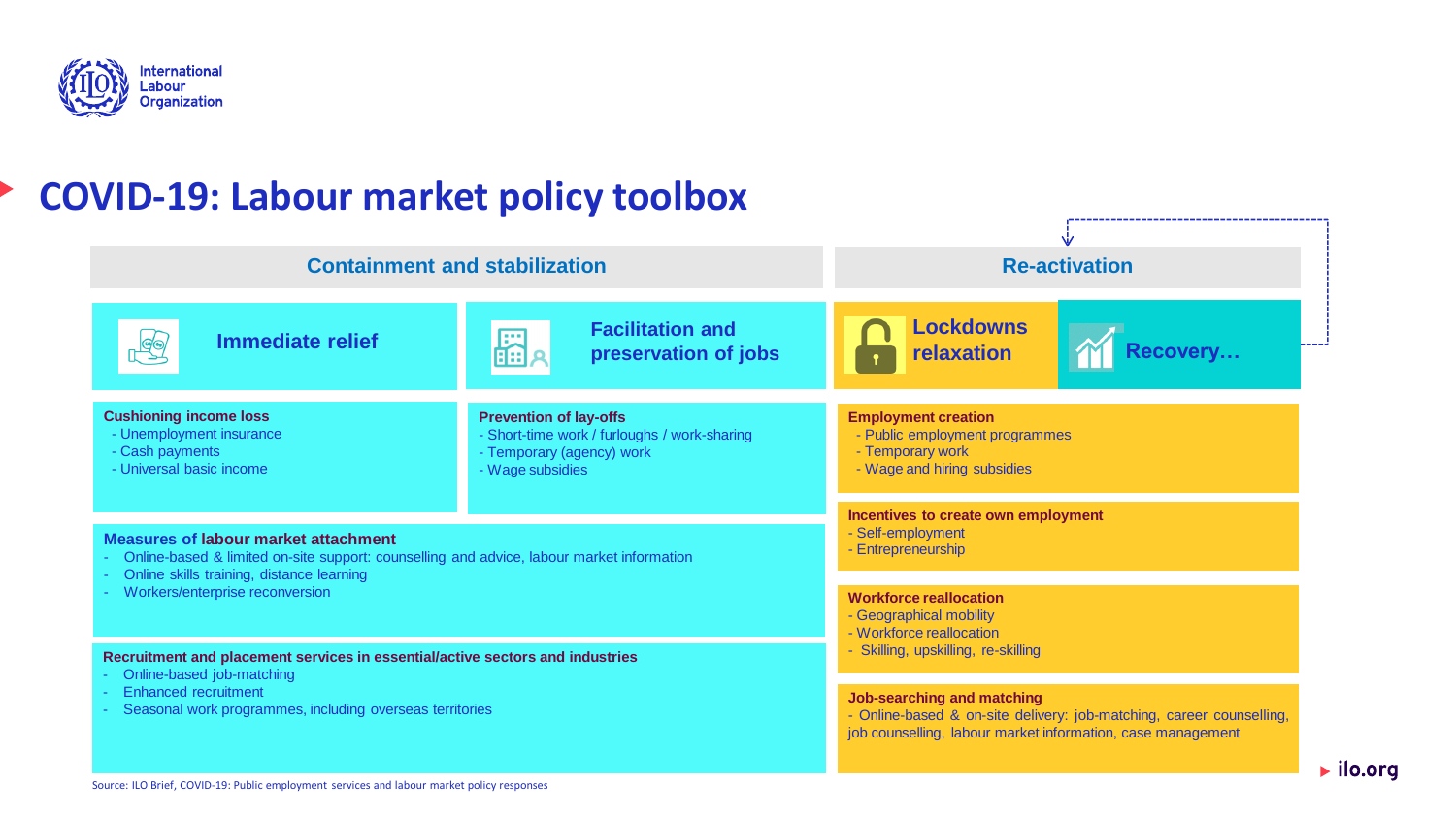

### **What has changed?**

- > **Ultimate priority is the virus containment and mitigation**
- > **Service continuity requires from PES creative and expeditious actions in the context of the pandemic**
- > **Wider scope and need to scale up capacity to cope with soaring demand, still limited use of massive public employment programmes**
- > **Delivery methods with a more intensive use of technology-based delivery channels, face-toface maintained to ensure inclusiveness**
- > **Fiscal gaps risk of budget cuts to ALMPs as a result of fiscal consolidation**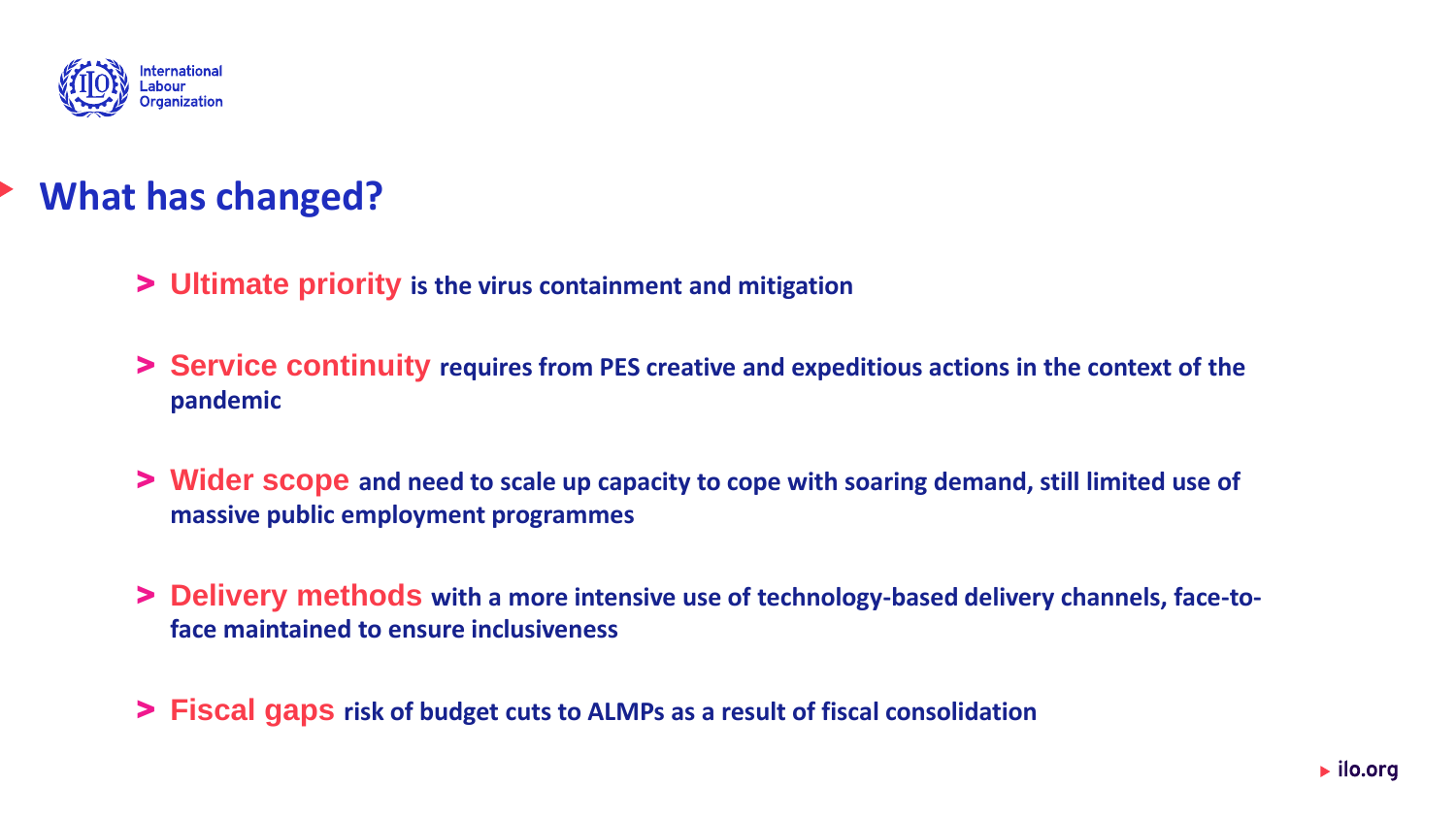

### **In responding to the impact of COVID-19 on labour markets, there is the need to address…**

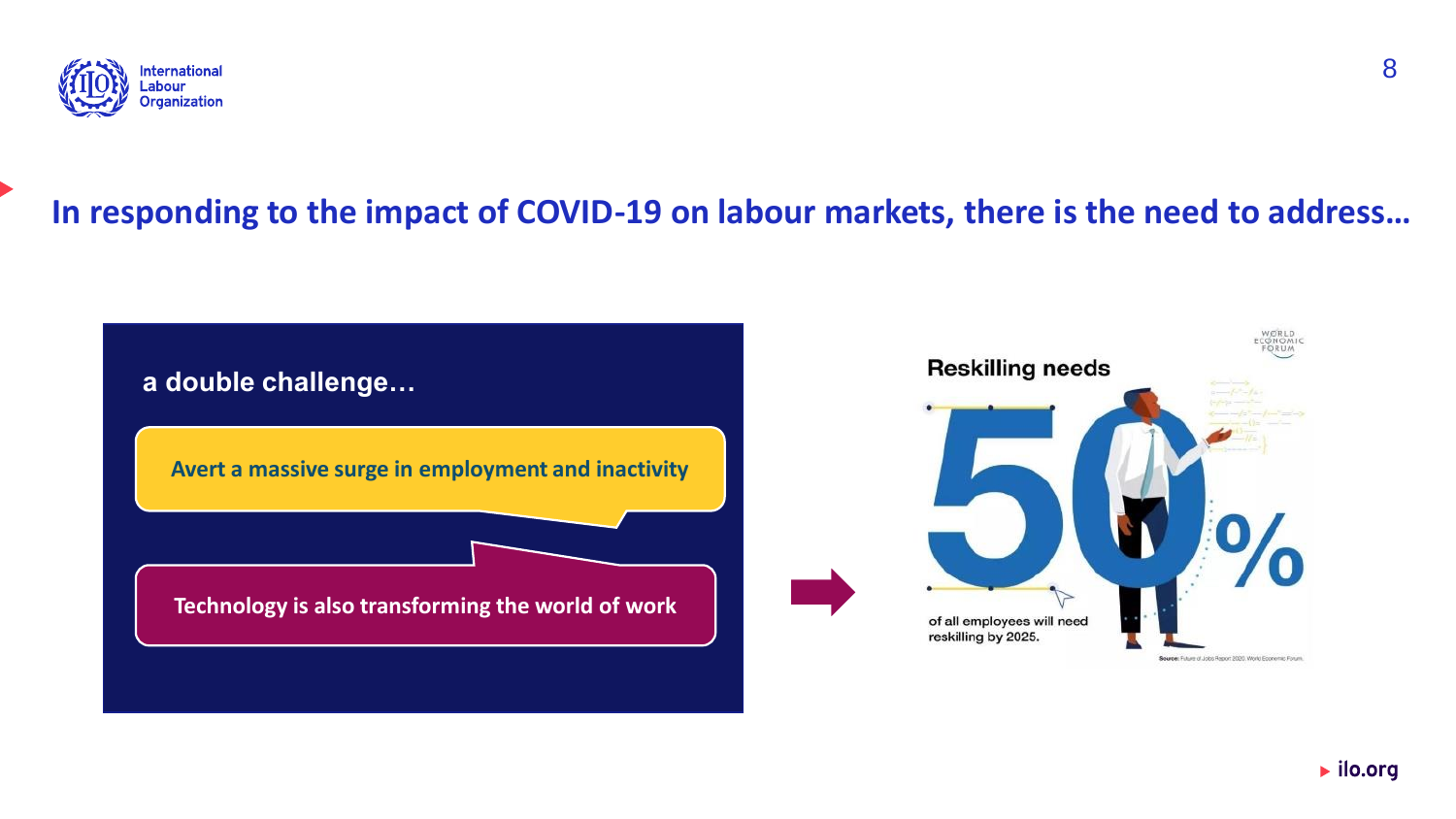

### **The global economy needs…**

**Promoting labour market attachment**

> **Investments in a human-centred recovery through sustaining skills and jobs**

**Providing employabilityoriented support**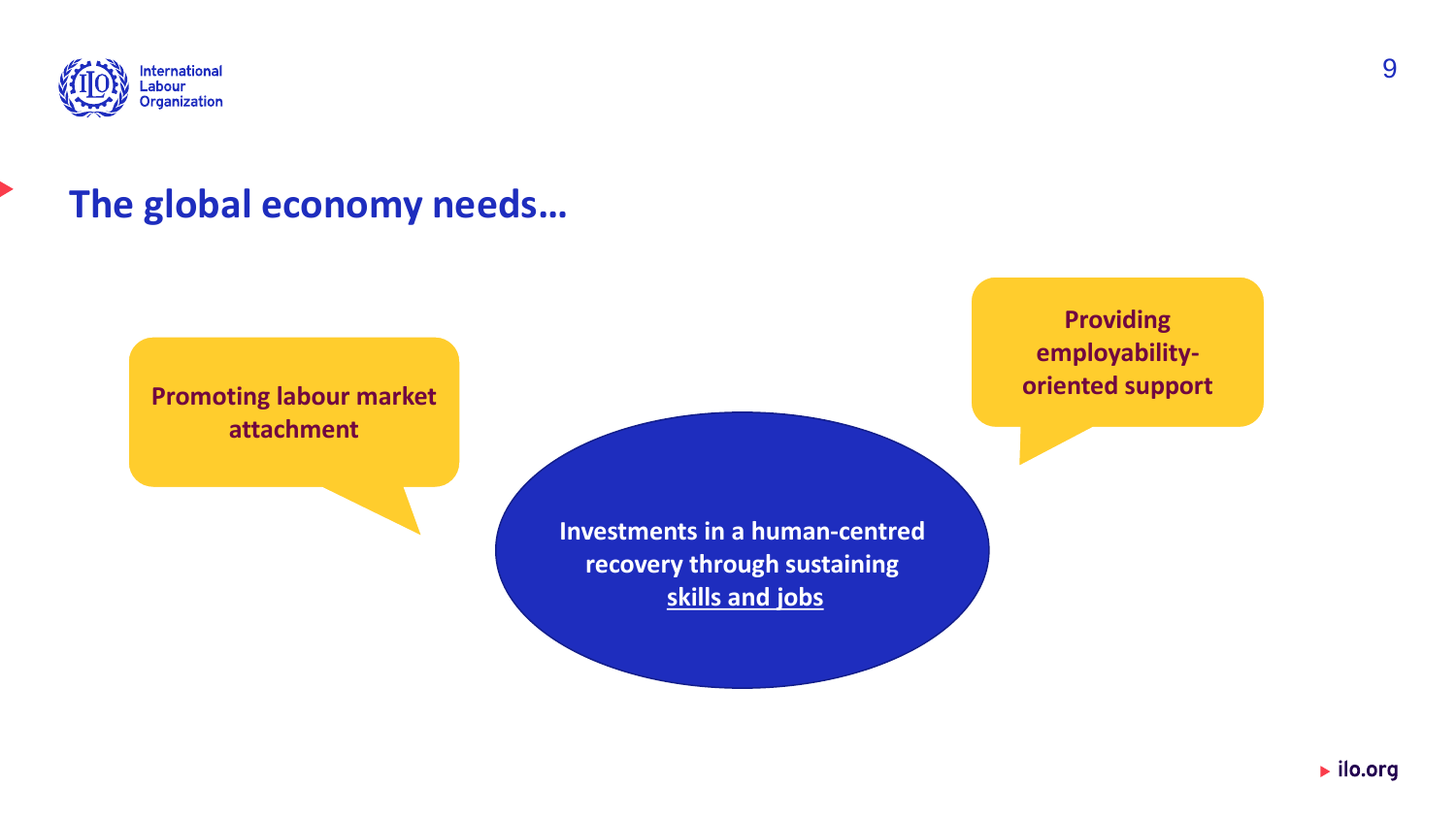

# **How countries are turning challenges into opportunity?**

## **Sustaining jobs and skills**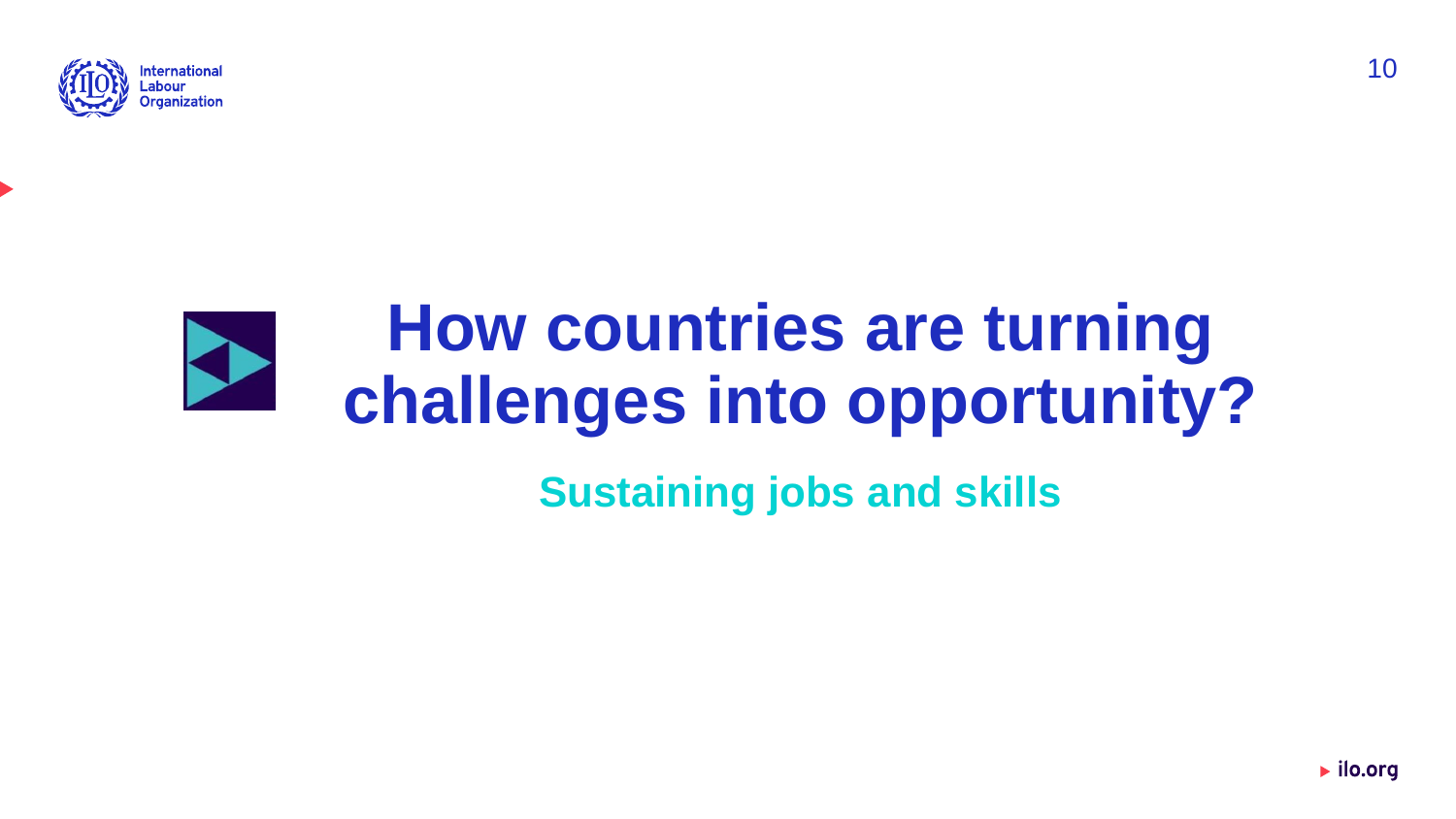

# **Improving digital skills for target groups**

**Some countries have reinforced support for target groups in need of improving and/or acquiring digital skills to keep themselves afloat in the job market**



https://imsilver.imda.gov.sg/test-my-digital-skills/basic-digital-skills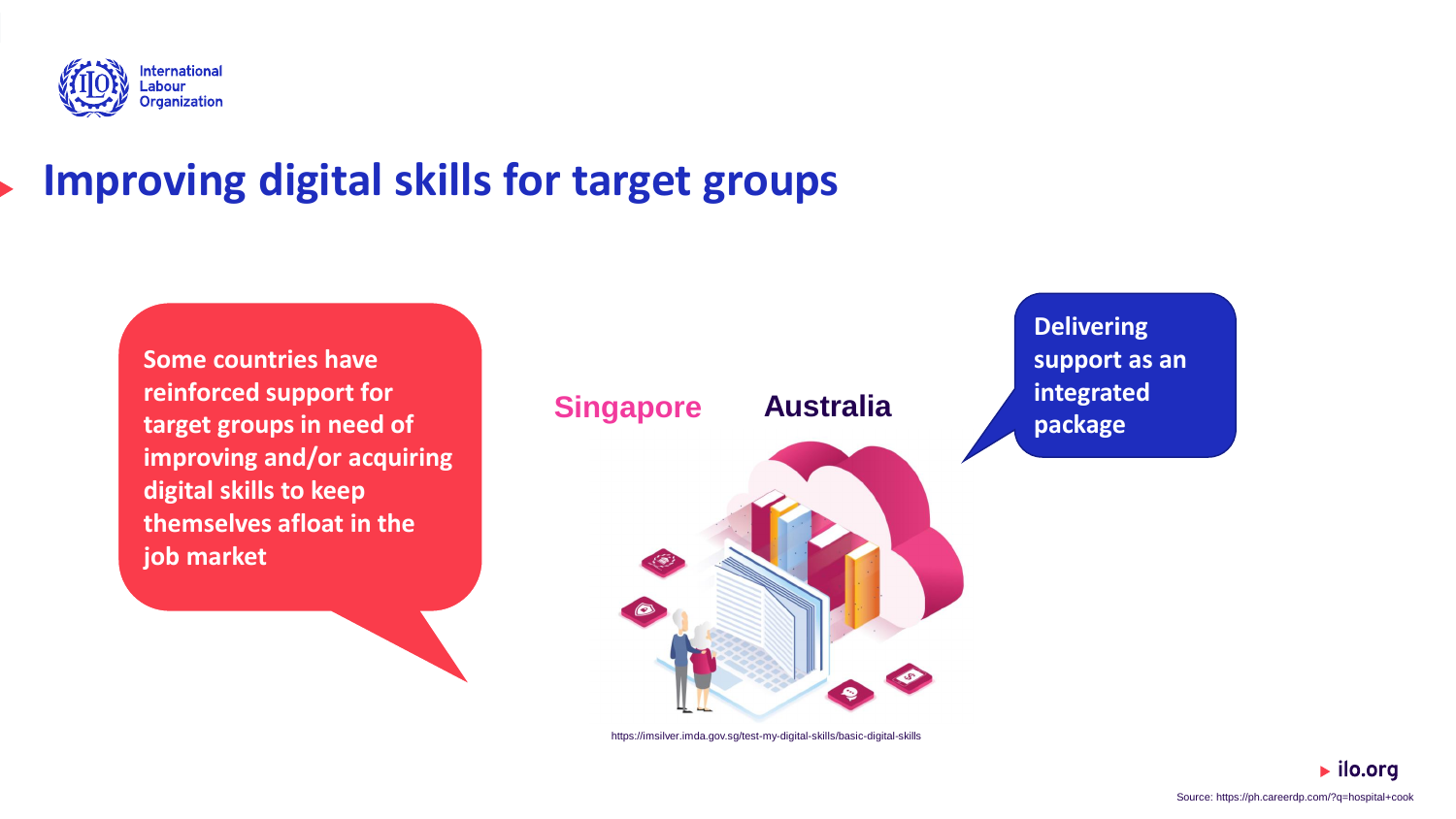

# **Improving access to new and emerging jobs**

**Virtual MEGA internship and placement to bring together tech companies and young jobseekers**

**India** 



FICCI Centre of Excellence for Career Counselling

**Online training and job fairs online**



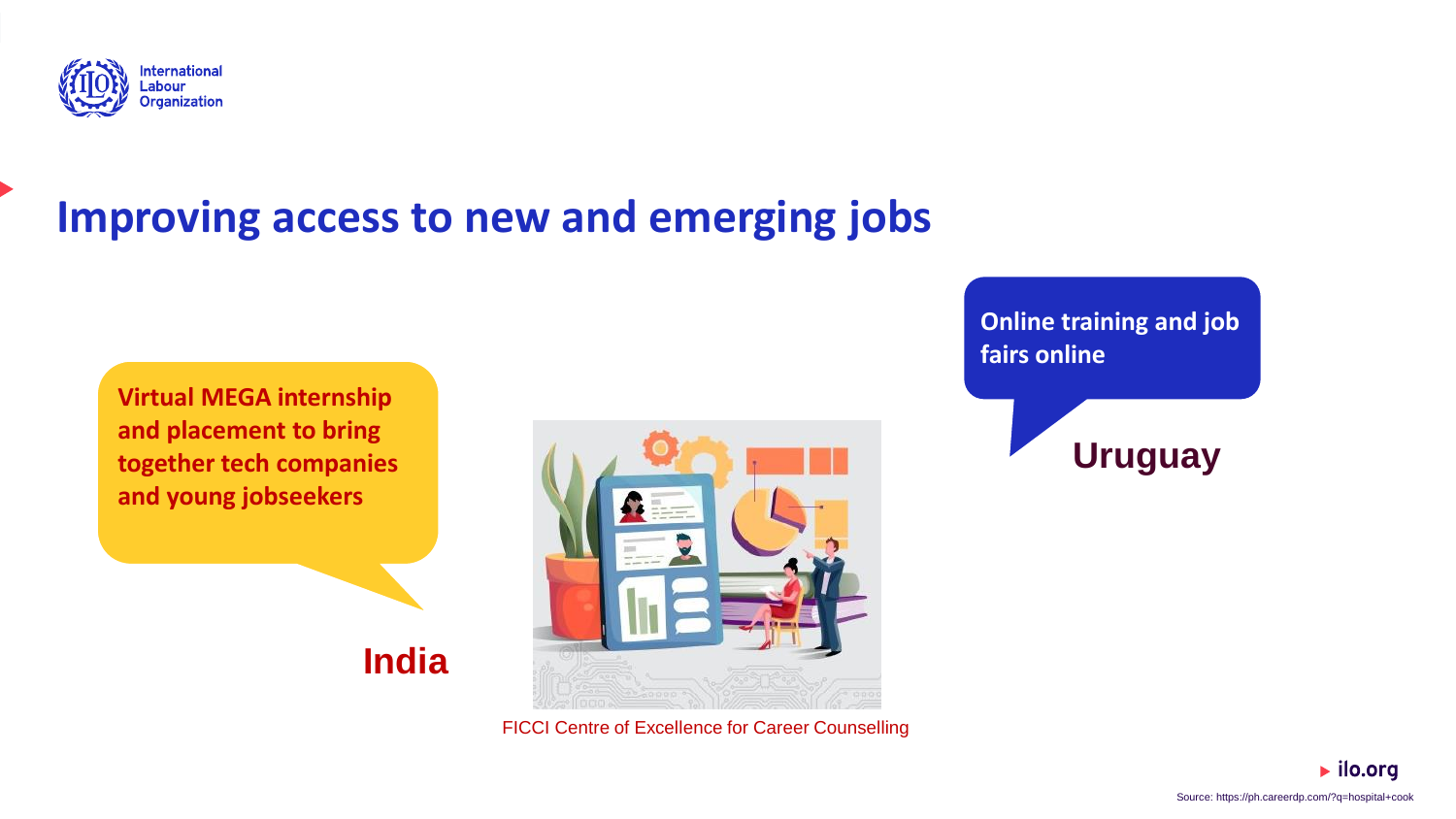

# **Smart training and Education systems**

**Online access to skills training and learning resources for developing and maintaining the ability of individuals to learn and adapt, skills that can make a big difference to successful reintegration in the labour market**

#### **South Korea**

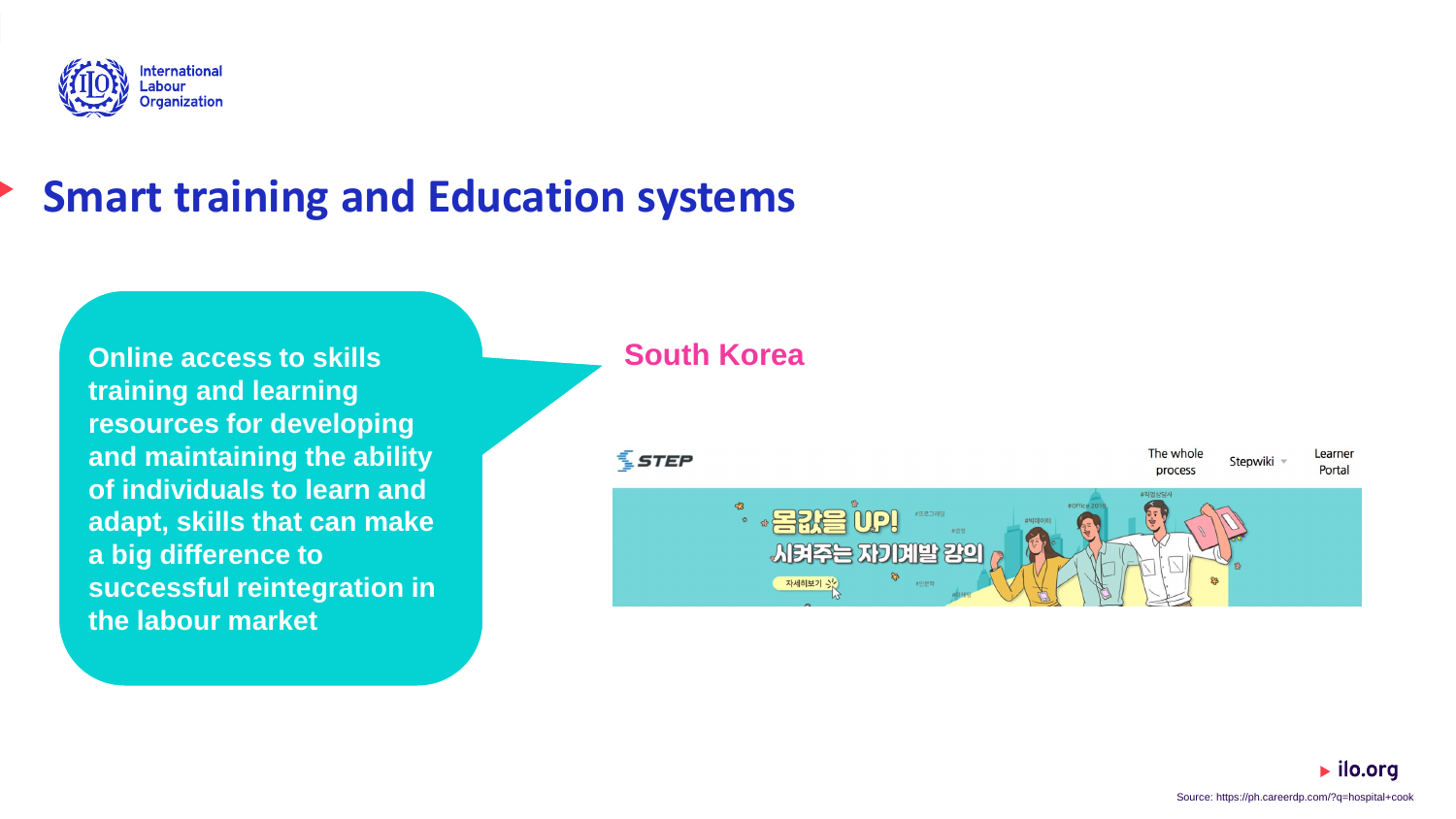

### **More on distance and digital learning**

### [Online survey for TVET providers, policy-makers and social partners on addressing the](https://www.ilo.org/skills/Whatsnew/WCMS_742817/lang--en/index.htm)  COVID-19 pandemic (ilo.org)

- ▶ Shift to distance 76% fully or partially remote
- Wide use of tele-conferencing and online tools Google classroom in Nigeria

[Global survey on the impact of COVID-19 on staff development and training including](https://www.ilo.org/skills/Whatsnew/WCMS_743243/lang--en/index.htm)  apprenticeships and internships/ traineeships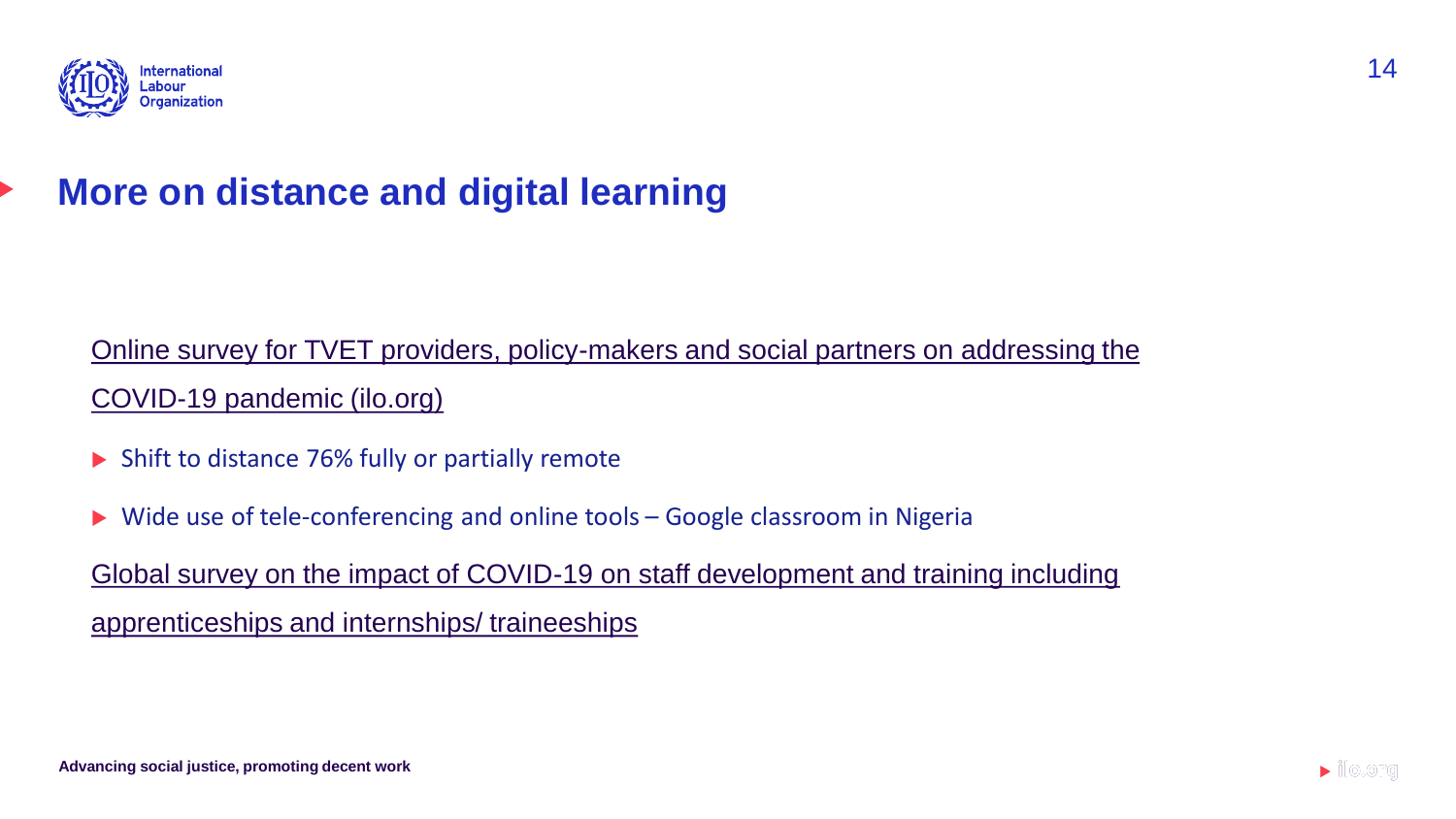

### **More on adoption of technology by PES visit:**

**Infographic: ILO maps out how Public Employment [Services are using technology to improve service delivery](https://www.ilo.org/emppolicy/pubs/WCMS_761924/lang--en/index.htm)**

- **Results reflect** that all 75 surveyed PES provide services online such as client's registration to search and apply for jobs,
- with nearly one third of these now also offering **AI-driven solutions**